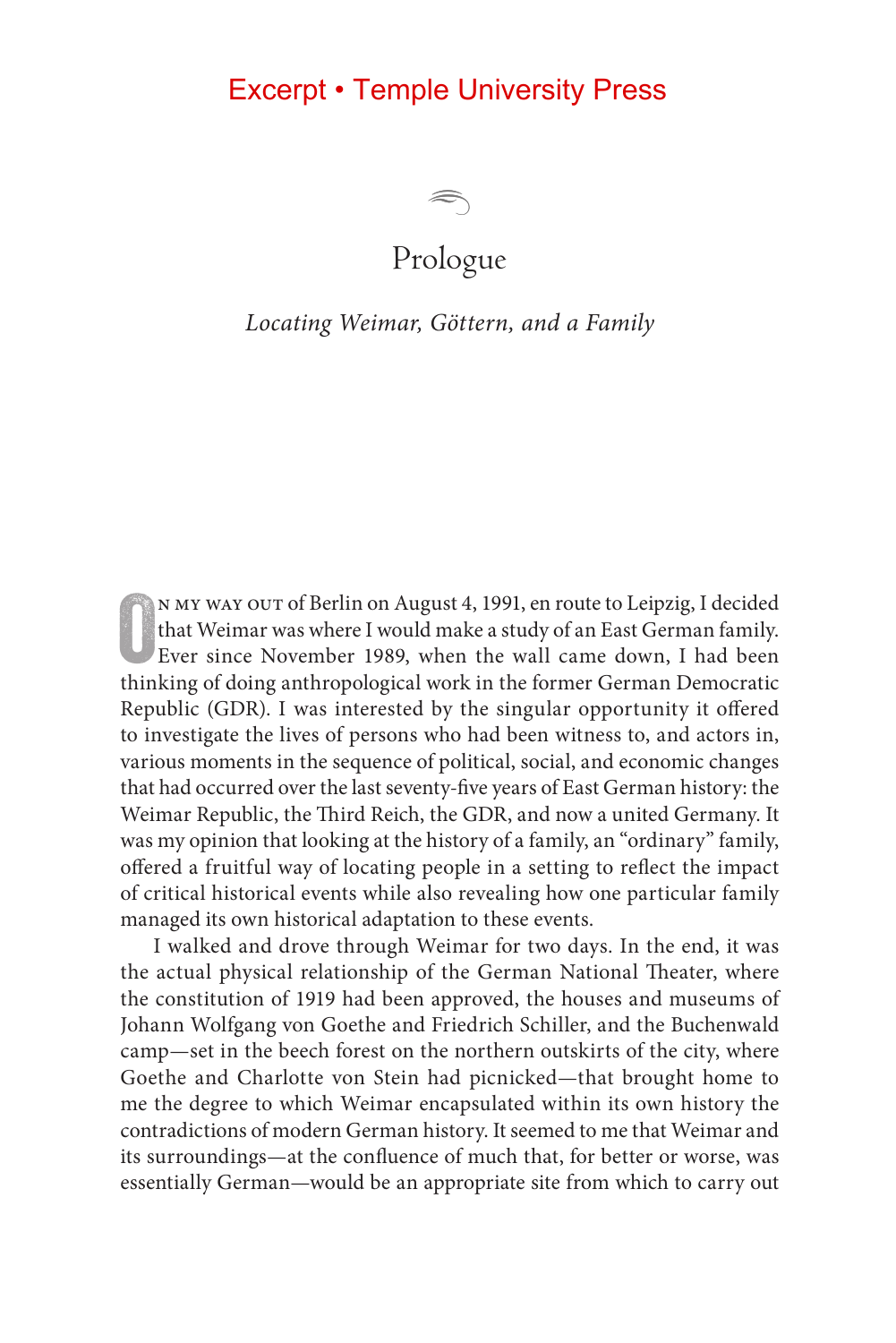## <sup>2</sup> **Excerpt • Temple University Press**

my study. The identification of a family, however, would have to wait another several months.

The school year 1991–1992 was the last I taught at Amherst College, where I had been a professor of anthropology since 1964. Plans for carrying forth what I had, by then, named the Weimar Family Project were laid aside until the mid-year break, when I returned to Germany. After a few days in Berlin, I traveled to Leipzig to make contact with a 1990 Amherst graduate, Stephen Kampmeier, then a student of German literature at the University of Leipzig. I had written to Stephen of my desire to identify a family to research in Weimar, and he had agreed to help me in any way possible.

After meeting up with Stephen, we began our drive to Weimar, stopping to spend the night in Jena, some 13 miles to the southeast of Weimar, to meet with Terry May, a professor of German at St. John Fisher College in Rochester, New York. May was in Jena for the year teaching American studies. As he was knowledgeable about Weimar, I used the occasion to speak to him about my expectations for the Weimar Family Project and how best to go about identifying a family for study.

As chance would have it, May knew of a family whom he thought might be appropriate, as he knew them to be particularly forthcoming and hospitable. They lived in the small town of Göttern, some 15 kilometers to the southeast of Weimar but still within the county limits. In fact, he happened to be going to a birthday party at their house that afternoon and would gladly introduce us if we would be so kind as to give him a ride. When I readily accepted, he telephoned ahead to say that we were coming. I was delighted and surprised at the prospect of locating a family so soon and yet disconcerted by the fact that the family was so far from Weimar. I was not yet ready to scuttle my plan of researching a family in the city.

On the way to Göttern, Professor May told us about the Schorcht family and how he had come to know them through Heidrun Schorcht, an assistant professor of American studies at the University of Jena. The Schorchts, once a farming family, had been unable to resume private farming after *die Wende* (literally "turn," referring to the fall of the GDR regime) due to the dislocations created by the enforced collectivization program of the 1960s and 1970s; at that time, however, farmers' children were afforded many new opportunities as a result of industrialization and higher education.

When we arrived in Göttern, I felt favorably disposed to the family we were about to meet—all the more so by my captivation over the great wooden gate that opened to allow us to proceed into the courtyard, around which the farmstead was built. I felt as though I had been admitted into a different world, distant in time and place from the once-industrialized countryside around us.

A sense of the possible readiness of the Schorchts to entertain the idea of being subjects of a book was evident in their warm welcome of two strangers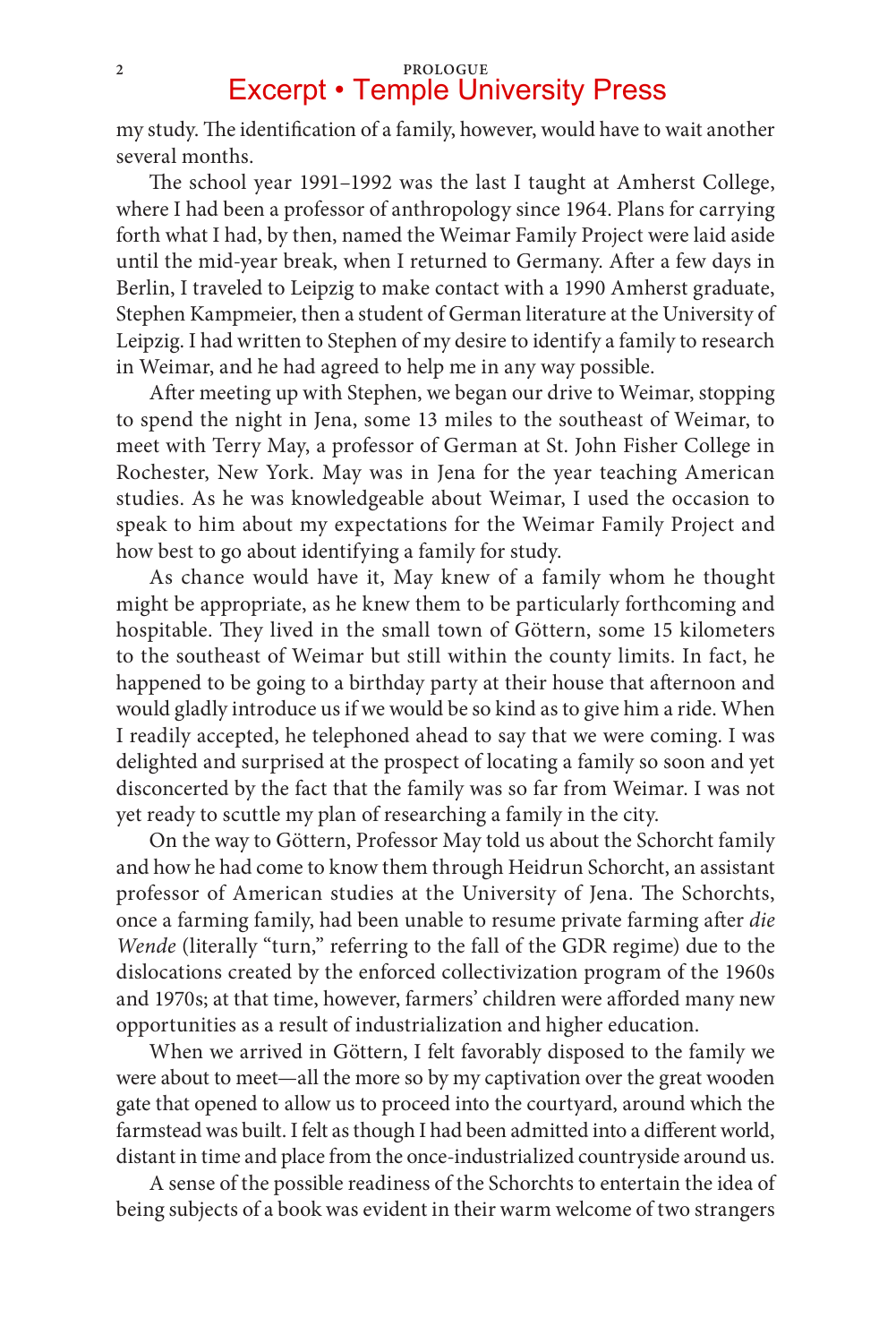### **Prologue 3** Excerpt • Temple University Press

to partake in a family celebration. We quickly became conversant with the family members present: Edgar Schorcht (born 1922), head of the family and retired farmer; Wally, Edgar's wife (born 1926); Erhard, their older son (born 1951); Heidrun, Erhard's wife (born 1952); Maria, Erhard and Heidrun's thirteen-year-old daughter; Roswitha Netz (born 1959), Edgar and Wally's daughter; Manfred, Roswitha's husband (born 1956), whose birthday it was; and Roswitha and Manfred's two children, Katherina (thirteen) and Philipp (six). I gathered that both Erhard and Roswitha and their respective families lived with their parents in the converted homestead, while the other son, Norbert (born 1955); his wife, Renate (born 1957); and their three children, Magdalena (fifteen), Julia (eleven), and Anna (two), lived in a nearby town.

We were plied with *Kaffee und Kuchen* in honor of the celebrant's birthday. Later, when the dishes were cleared and Professor May had cued the family as to the principal reason for my visit, we began to talk. I told them of my hope of finding a three-generation family willing to work with me in reconstructing its history in the form of a book, to inform others of how its members had negotiated the radical swings in the political and economic fortunes of recent eastern German history. I added that I hoped they might consider being that family.

That I had touched on a responsive chord seemed evident when Edgar Schorcht brought forth a family photo album, as if to say that it was none too soon to begin our work together. The album was largely devoted to pictures of his father, Edwin, a veteran of Verdun. Edwin had assumed control of the family farm from his father, Hugo, in 1922. He, in turn, had signed the farm over to Edgar in 1967. Officially retired, Edwin had continued to live on the farm with Edgar and his family until his death in 1976. His wife, Elly— Edgar's mother—had died several years before Edwin's passing.

It was becoming clear that if I were to have the good fortune of working with the Schorcht family, I would have Edgar and Wally Schorcht's resources in helping bring Edwin and Elly to life at the moment the farm became theirs, when the Weimar Republic was still in its infancy. I learned that Edgar, like me, was born in 1922. He came of age in the Nazi period and was a member of the Hitler Youth. He had fought on the Russian Front while I was engaged in the war in the Pacific. In April 1945, Edgar was taken prisoner by the Americans. When the Russians took control of Thuringia from the Americans in July 1945, the Schorchts entered into the long encounter with Communist hegemony that resulted in the partial and then later complete collectivization of the farm by 1971.

I learned that Erhard, Heidrun, Roswitha, Manfred, Norbert, and Renate, all born in the 1950s, were at first Young Pioneers (members of the state-run youth organization) and later members of the Free German Youth, or *Freie Deutsche Jugend* (FDJ), as the regime attempted to make of them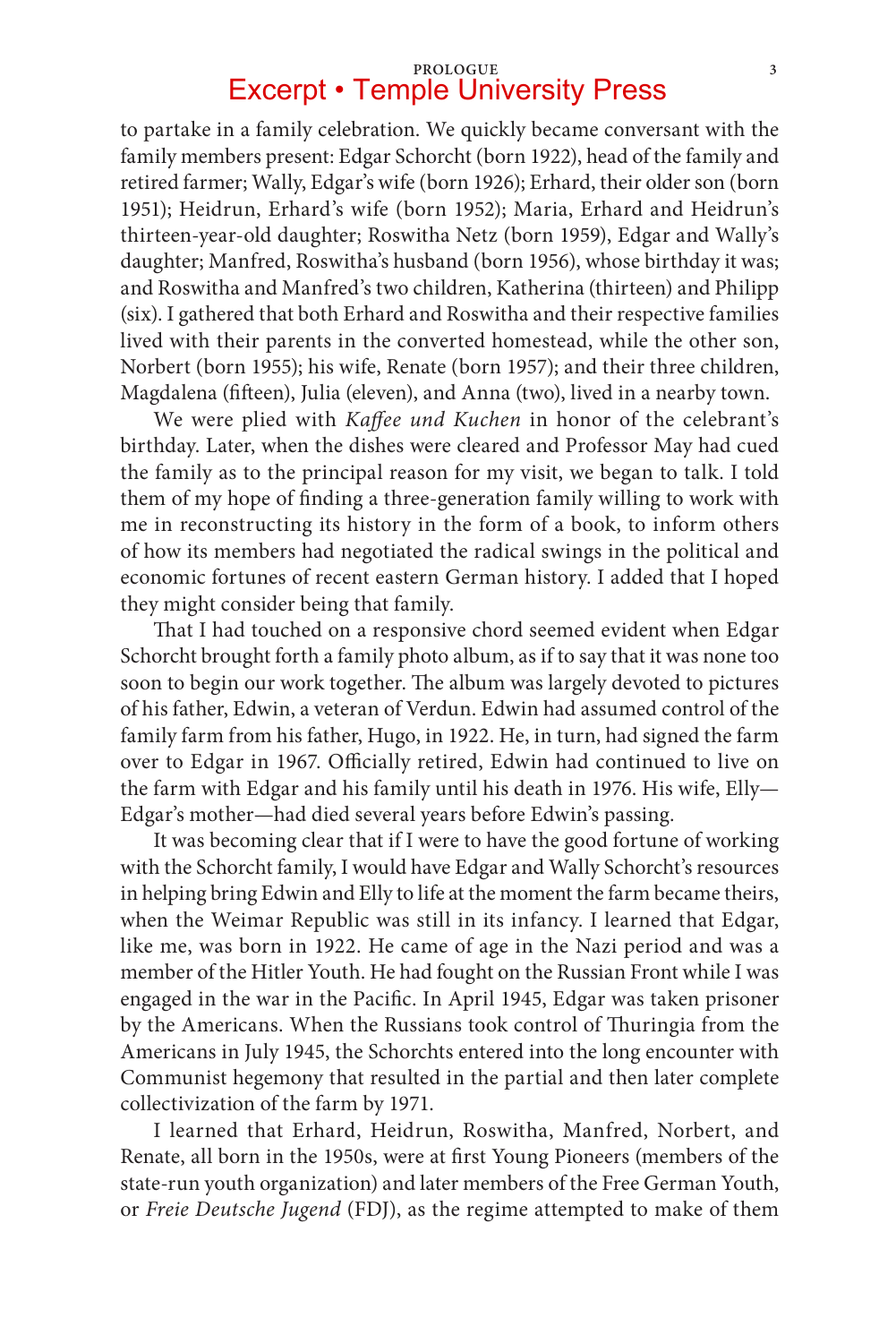## **4 PROLOGUE** Excerpt • Temple University Press

"well-rounded socialist personalities." Like everyone else, they were taken unaware by the sudden turn of events of November 1989, ushering in yet another Germany, which their children know to be their own.

By the time it became opportune to bid each other good-bye, I left tired yet privileged to have made contact with a family so hospitable and so willing to share their experiences and memories; it boded well for a possible collaboration in the future. I told them I would write when I returned to the United States, allowing them time for family deliberation.

By the time we arrived in Weimar later that evening, it was clear to me that I would be well served in letting go of the idea of studying an urban Weimar family whose history would be interwoven with that of the city. Instead, I would study a family living in the countryside, where socialist policies were radical in their intention. Such a strategic shift in the focus of the project would depend, of course, on the assent of the Schorchts. I was confident, however, that they would agree. Nevertheless, the wealth of archival and other resources pertaining to Weimar as the administrative capital of the district in which Göttern lies would undoubtedly continue to prove invaluable to me, just as the city's own rich history would inspire in me a respect for historical detail. The project would, I envisioned, be headquartered in Weimar, with trips to Göttern for interviews. As one condition of working together, I had assured the family that I would be as minimally intrusive on their privacy as possible.

In the next two days, we made contact with the mayor of Weimar, the director of cultural affairs, and those in charge of the relevant libraries and archives, while obtaining information about the possibility of living arrangements.

When I left Germany toward the end of January 1992, I was optimistic that the Weimar Family Project would, in fact, get under way as planned. What remained was to complete my last semester of teaching at Amherst College, apply for project funding, and prepare to return to Germany by July so that the research and my retirement could go hand-in-hand.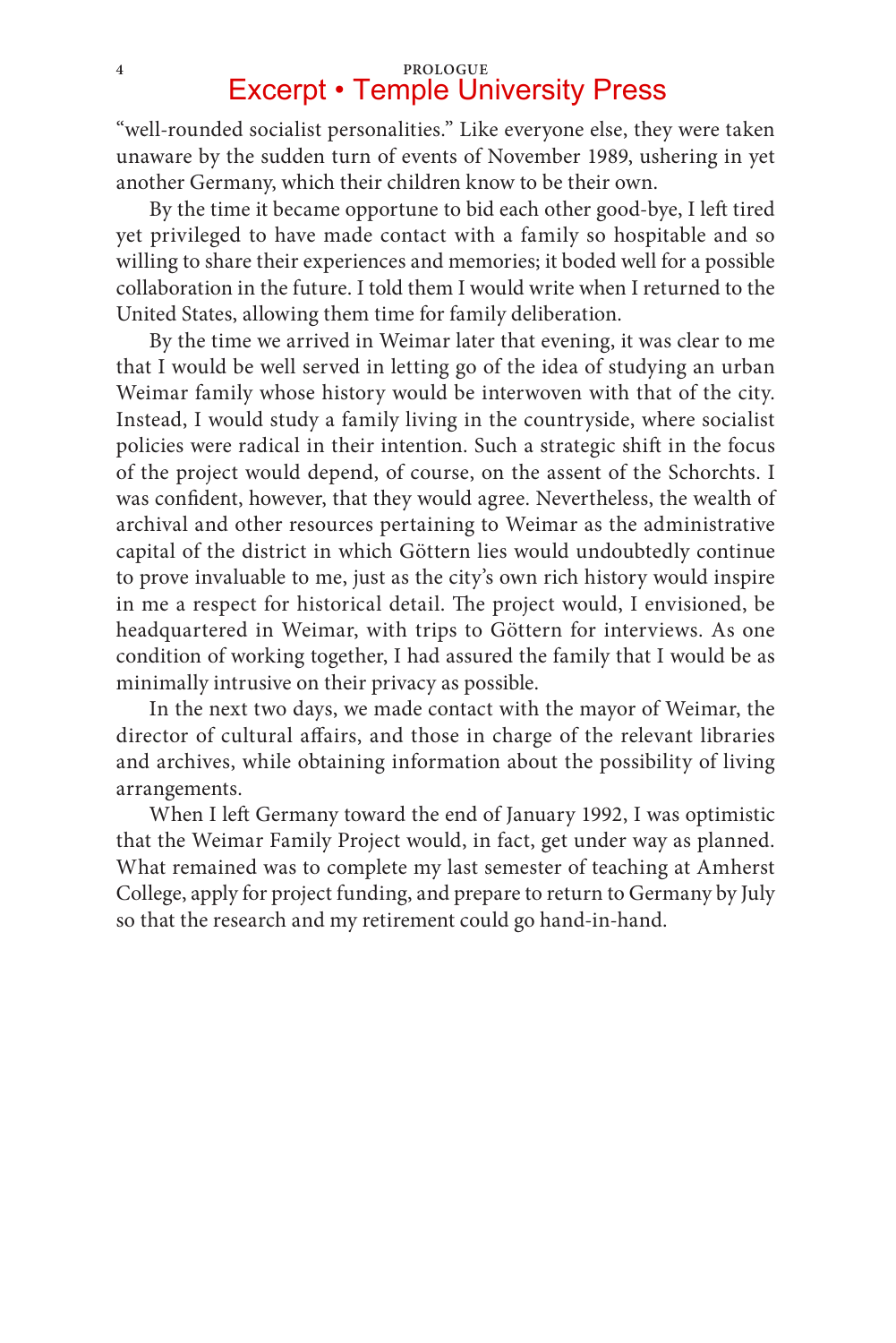

### Introduction

#### **Family**

HIS BOOK follows in the footsteps of its predecessor, *The House that*<br>Giacomo Built: History of an Italian Family, 1898–1978. I have written<br>both of these books with the understanding that what we call "family" his book follows in the footsteps of its predecessor, *The House that Giacomo Built: History of an Italian Family, 1898–1978*. I have written provides an institutional context for referring to processes that are both personal and social. It is this strategic location of family as a point of conjunction between what is specific to the individual and what is general to the community that makes it a fruitful subject of investigation. Family research offers a way into mentalities and a window on the larger world.

Yet understanding of familial existence inevitably begins with lived experiences of specific families, whether our own or others. Only later do we make the cognitive leap to the inferred category of family: the Italian family, the German family, the Western family, and so on. To assign a greater truth value to the existence of any one family, however, as opposed to family in general is not to make the essentialist assumption that actual families are a given in nature—they are, like their more abstract counterpart, social constructs, even though they are constructed at a lower level of inference.

#### **Narration**

The writing of a family history involves the telling of a story—that is, narration, or transformation, to paraphrase Hayden White, of a sequence of events into a discourse, a story, an "emplotment." Telling a story about the way things seem to have been requires transforming those events into an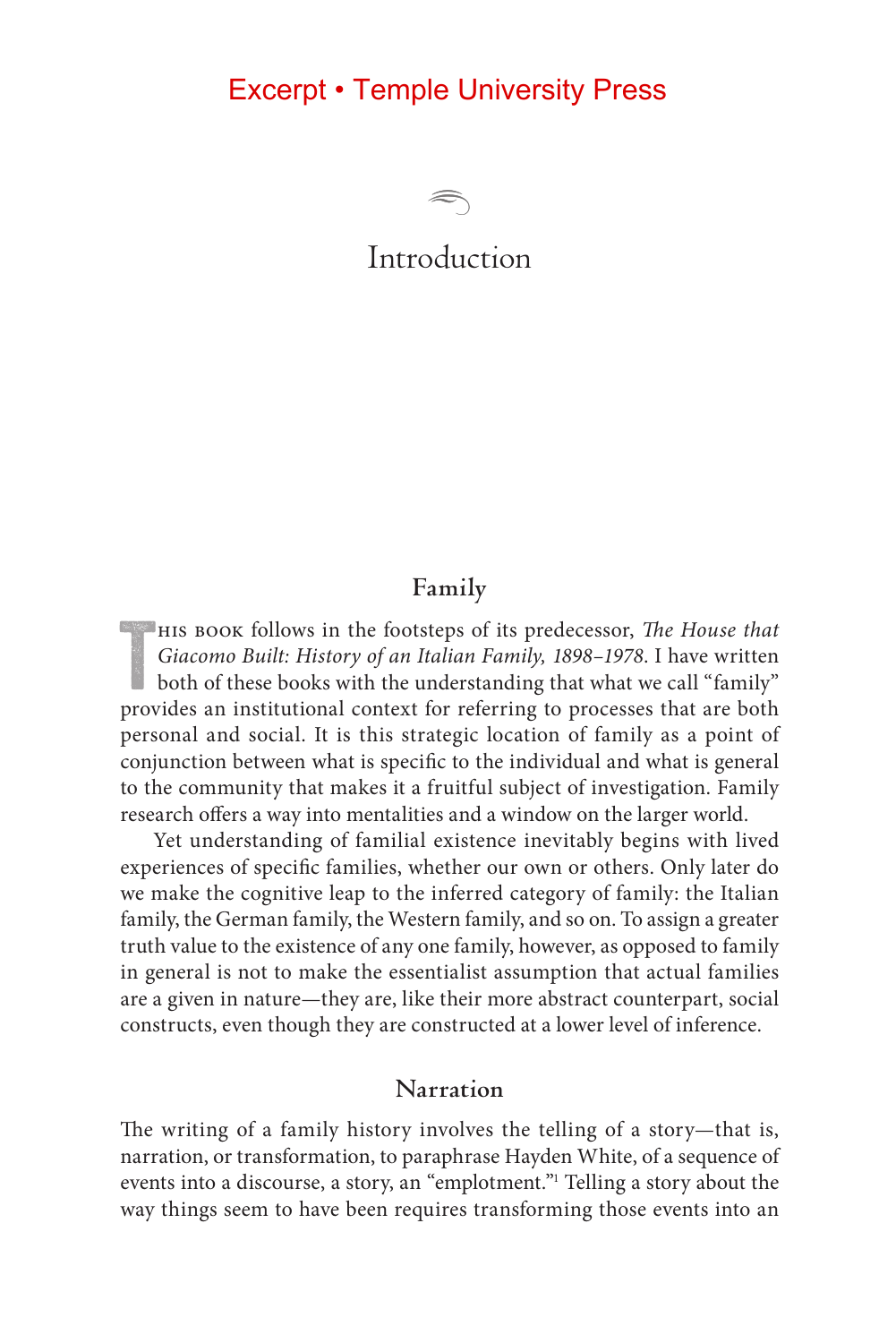# **6 INTRODUCTION**<br> **Excerpt • Temple University Press**

intelligible representation, for the real world is not represented in the form of well-made stories—it does not come to us already narrated. The intelligibility that the representation of reality requires necessitates the imposition of imagination on the part of the narrator. The alternative would be a mere list of dates and events that would not constitute the "realism" that we demand of history. As the author of a history of the Schorchts of Göttern, I am more than a passive chronicler of their history. I am the creator of that history, establishing its contours and interpretive direction. This involves selecting, from among the wealth of information I am privy to, what merits inclusion as family history and what deserves omission. I have made judgments in regard to inclusion/exclusion at every step along the way. In the best of all possible worlds, the reader would be made privy to that ongoing process, but the resulting cumbersomeness would be intolerable.

What I am saying in respect to the authorship of historical texts is nothing more or less than what Clifford Geertz has stated in regard to ethnographic authorship: "that all ethnographical descriptions are homemade . . . are the describer's descriptions, not those of the described."2

#### *History, Memory*

The narration of a family history entails moving beyond its confines to engage in the multiple stories that encompass it, if only because family members assume roles outside as well as in the household. The identification of this intersection of histories—personal, familial, regional, and national lies at the heart of what C. Wright Mills has called "the sociological imagination." He writes, "No social study that does not come back to the problems of biography, of history, and of their intersections within a society has completed its intellectual journey."3 In a study that is in large part oral history, biography appears as subjective memory. Memory, however, is of problematic value for recovering the past, even though it constitutes important testimony about it. Its importance lies not in being more authentic or "truer" than history but in suggesting how the past was experienced. Thus, memories are not enough; history must be there as well, "to transform them," as Jacques Le Goff writes, "into something that can be conceived, to make them knowable."4

In the case of German history, and particularly that of the Third Reich, the relationship between history and memory is special. As the Jewish historiographer Yosef Yerushalmi writes, "Memory and modern historiography stand, by their nature, in radically different relations to the past."5 On the one hand, "Jewish" memory is "drastically selective" in its unrelenting focus on the Holocaust as "the central event in modern German Culture."6 On the other hand, "German" memory is, as Saul Friedländer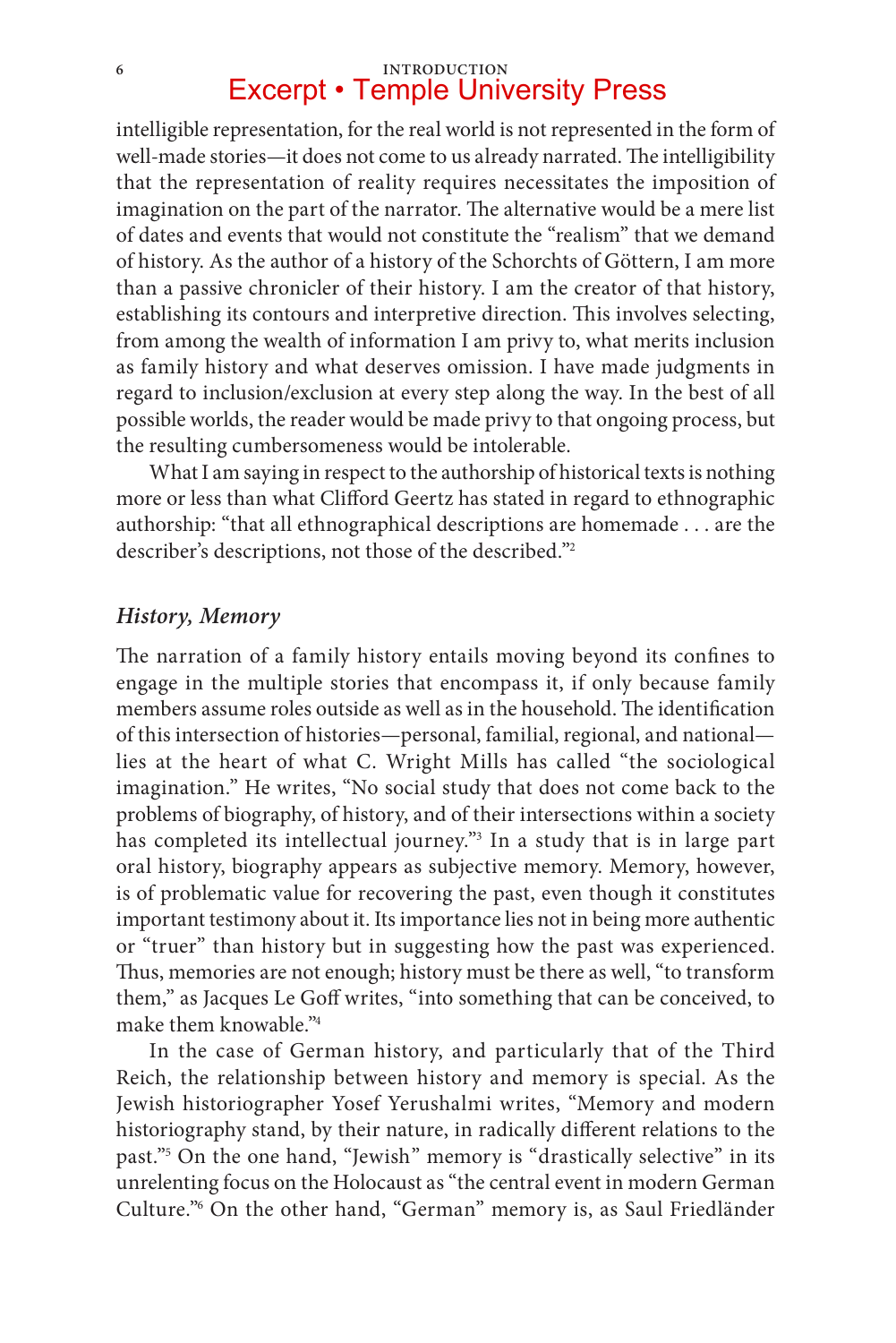points out, characterized by various degrees of avoidance and denial in its representation of the Nazi epoch.7

As the narrator of the history of a German family that includes twelve years of Nazism in its scope, I assumed that questions and issues, especially those pertaining to National Socialism, might well be treated like skeletons in the closet, better left in the dark. The obvious queries had to do with the Nazi Party and membership in it, Adolf Hitler, the war, the Jews, the Holocaust, and knowledge about the nearby Buchenwald camp—all profoundly moral questions. As I began working, I intuited a hidden agenda at work when these topics came up—an inevitable residue of the war in which Edgar and I had been mortal enemies. I sensed an expectation on the part of the Schorchts that I, as the "other," would want to know, above all else, about those matters and their involvement in them. The anticipation of judgments leveled against a people proud of their heritage kept these topics away from the center of our concerns. That they were more peripheral than central could have been due to the degree to which they were engaged with them at the time. Yet I knew that this was an issue that I could not readily resolve.

I remember driving back to Weimar after the first interview with the Schorchts, noting the place in the road between Magdala and Mellingen where the massive bell tower monument at Buchenwald becomes visible. The sight of the tower, built in 1955, had no relevance to the question of whether the Schorchts were aware of what went on there—in actuality, the camp was hidden from view by the crest of the Ettersberg hill—but it exists as evidence of a history that will not go away.8

#### **Alltagsgeschichte**

Much of family life is not complicit with large historical events but revolves around the responsibilities of everyday life, *Alltag*. The history of everyday life, *Alltagsgeschichte*, became an important new undertaking in West German historiography in the mid-1970s, encompassing as it did a wide range of historical initiatives regarding the lives of ordinary people as enacted in family life, in gender relations, in the workplace, and so on, to represent "history from below." The emergence of *Alltagsgeschichte* signaled the inclusion of an anthropological approach in German social history in its emphasis on the experiential. As Geoff Eley writes, "This turn toward ethnology also involved a shift in the historian's agenda from impersonal social process to the experiences of human actors."<sup>9</sup>

As an American anthropologist, I welcome the convergence of anthropology with history that *Alltagsgeschichte* represents and the opportunity it offers to work under its banner. At the same time, I recognize that undertaking a study lying within its parameters bears its own set of respon-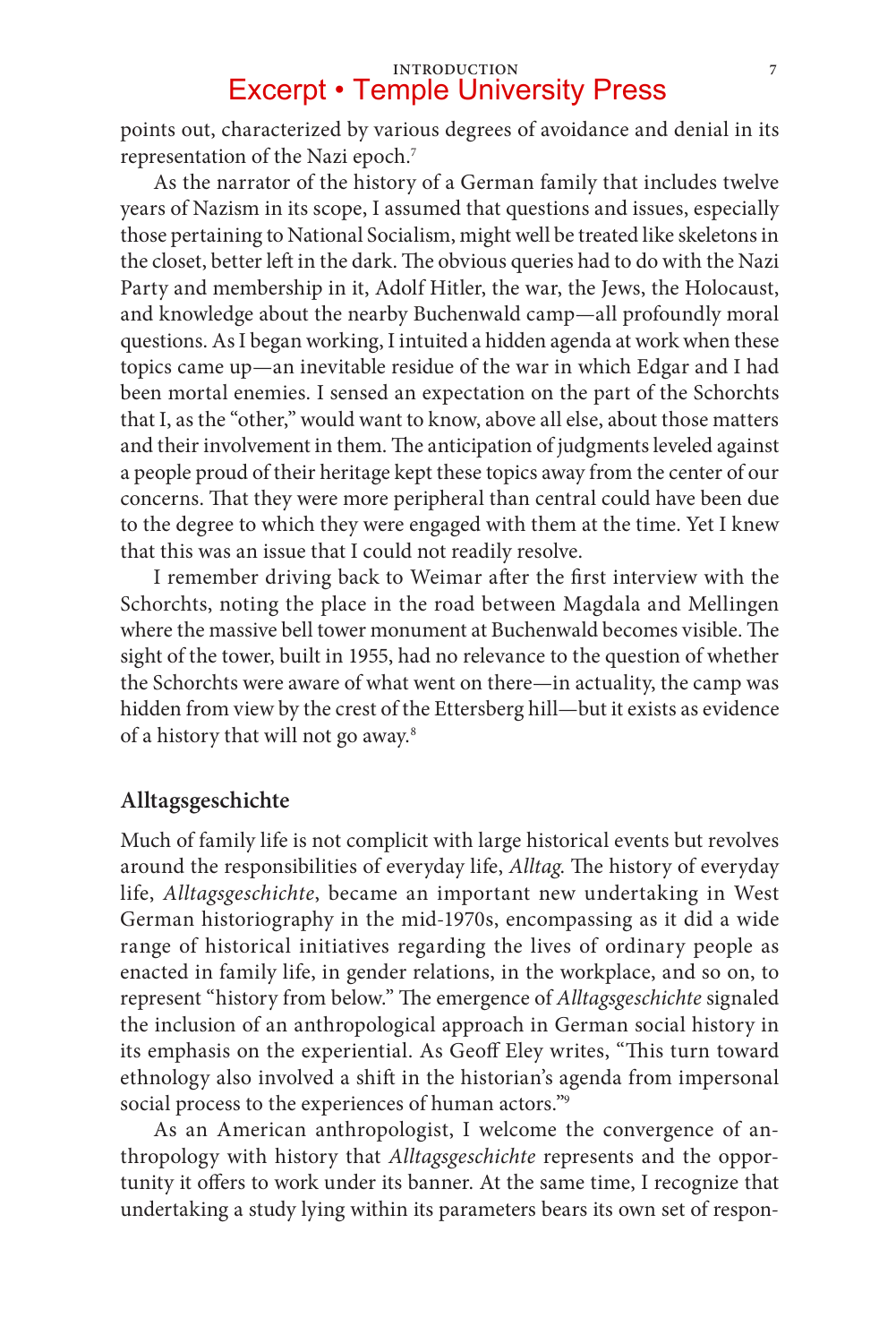sibilities. The most serious concern is the danger that historical attention paid to the affairs of the everyday may normalize that deemed abnormal—in this case, the Third Reich. *Alltagsgeschichte* may elicit relativism by revealing that behavior and ideas bearing the stigma of evil in one particular historical circumstance inevitably have properties in common with the "normal" in other contexts. This is not to suggest that the danger of relativism is to be avoided by not subjecting the Nazi period to the focus of the history of everyday life but to recognize that the sources of evil are to be sought in the unexamined intentions of what is assumed to be normal. To think otherwise is to essentialize Nazism and more particularly the Holocaust at the cost of deferring their ultimate understanding.<sup>10</sup> More concretely, to attribute historical status to the events of everyday life is to suggest the existence of a layered imagery of historical process in which political and ideological activity overlies a quotidian culture made accessible by historical ethnography. What is instructive about such a duality is that "below the barbarism and the horror of the regime," as Ian Kershaw points out, "were patterns of social 'normality' that were, of course, affected by Nazism in various ways but that predated and survived it."11 In fact, the life course of both Edgar and Wally Schorcht and their "everyday" existence, molded for the most part by non-ideological considerations, cuts a swath through the political and ideological fluctuations of four Germanys. The essential uniformity of their lives consisted of strands of behavior and thought whose basic properties remained effectually constant but whose surfaces were prone to elaboration and transformation. Indeed, the relativistic perspective that a longitudinal study of the Schorcht family provides suggests that the same fealty to the doctrines of the Third Reich and later to the GDR was to be found in a prior allegiance to secular authority.

Yet it is far from my purpose to draw attention to the Third Reich so brief in duration, so murderous in intention—over that of the divided Germany that followed it.

#### *Communalism*

In the period subsequent to the defeat of the Nazi regime in 1945, the people of eastern Germany became citizens of yet another Germany, the socialist German Democratic Republic (GDR). From its beginning, the GDR was an unintended political entity. Its inception was unforeseen by the victors as well as by German politicians during and immediately after the cessation of hostilities. The precedent for a division of Germany had been established in the demarcation zones of occupation established first at Yalta and later at Potsdam.<sup>12</sup> In default of agreement on the governance of Germany among the allies, the Western powers established the Federal Republic of Germany.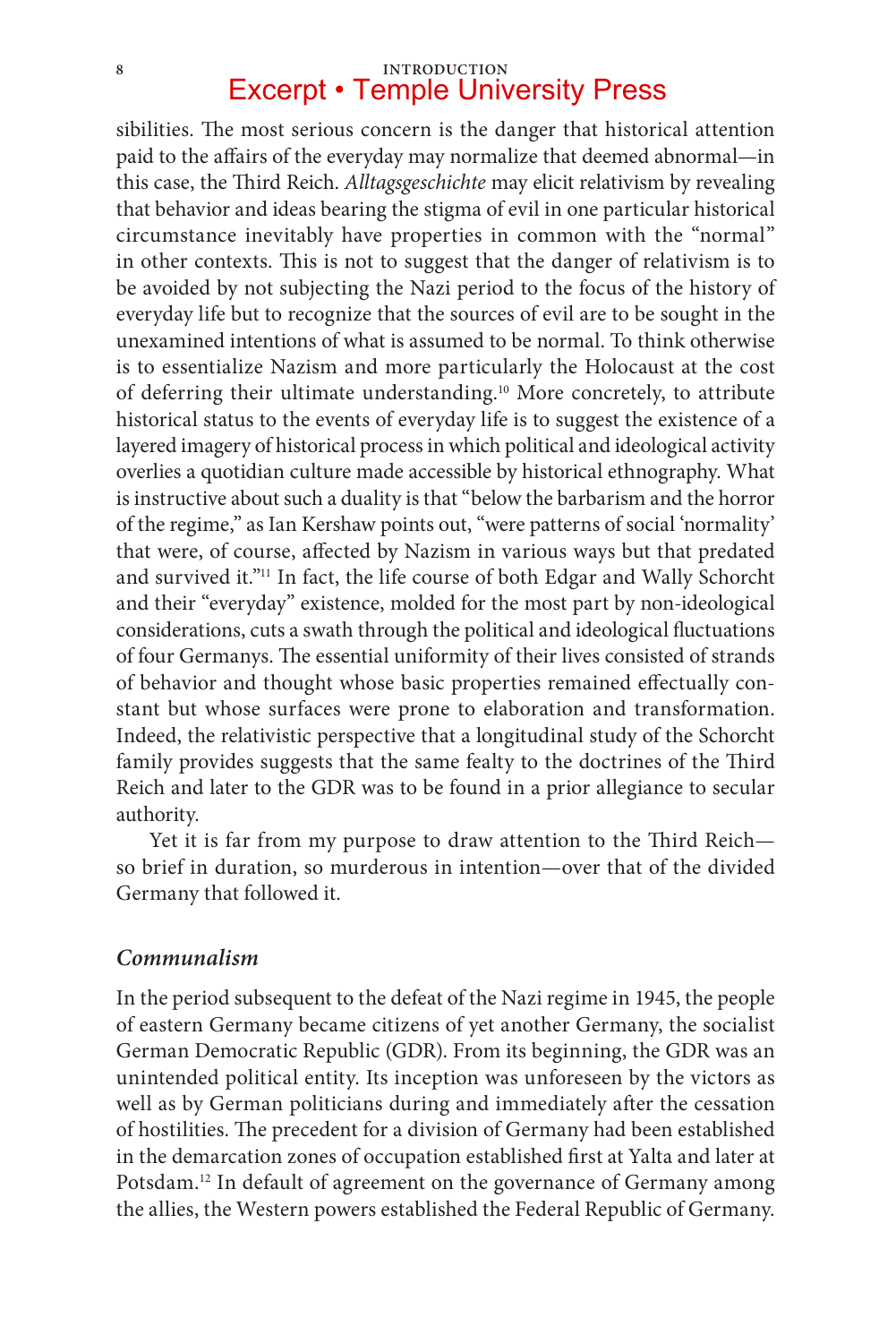In response, the Soviet Union proclaimed the German Democratic Republic. Founded on October 7, 1949, the GDR assumed the eradication of Fascism and the creation of an advanced socialist society as its historic task.

Even before the GDR came into being in 1949, the Soviet Military Administration in 1945 presumed upon the German leaders in the Soviet zone of occupation to launch a land reform program, designed to remove the "cancer" of Junkerism, perceived as a promulgator of Fascist adventurism. In its wake, land reform brought about a profound change in the power structure of East Germany.

Soon to follow in 1952 was a program of social transformation even more radical in its goals: the audacious collectivization of agriculture and the industrialization of the countryside, intended to bring into being a new person, the socialist agrarian worker. The extent to which the East German regime, in carrying forth its vision, was indeed successful in instilling within the people a "socialist" conscience—substituting "we" for "I"—was due in part to the survival of the National Socialist ethos of *Volksgemeinschaft* (national community), the idealization of the common good.13 Stephen Fritz effectively makes the point that the communitarian aspect of National Socialism, inherent in *Volksgemeinschaft*, had explosive appeal, especially among younger people. He writes, "The allure of Nazism, then, lay in its creation of the belief that one was in service to an ideal community which promoted both social commitment and integration."14

It is perhaps ironic that those two Germanys, that of Hitler and that of Walter Ulbricht, left behind a legacy of communalism on the borders of Western Europe. It is a legacy that members of the Schorcht family have given their allegiance to at different times, in different ways, and to different degrees.

#### *Individualism*

With the pronouncement of unification on October 3, 1990, the people of the former GDR became citizens of the amplified Federal Republic of Germany. Immediately, winds of change blowing from the West brought about the valorization of the individual and consumption in place of adherence to the community and to allocation.

In fact, however, the independent enterprise has not returned in every sector of the economy in the "new" German states (*Länder*), as it was assumed by many that it would. The family farm has all but disappeared. High start-up costs, the need for farms of large hectarage, the legacy of the extended fields, and the collectivized infrastructure have selected against the reemergence in the East of the independent farmer. In the case of the Schorchts, their land is now sown, cultivated, and harvested by what had once been a party-controlled collective, now operating as a privately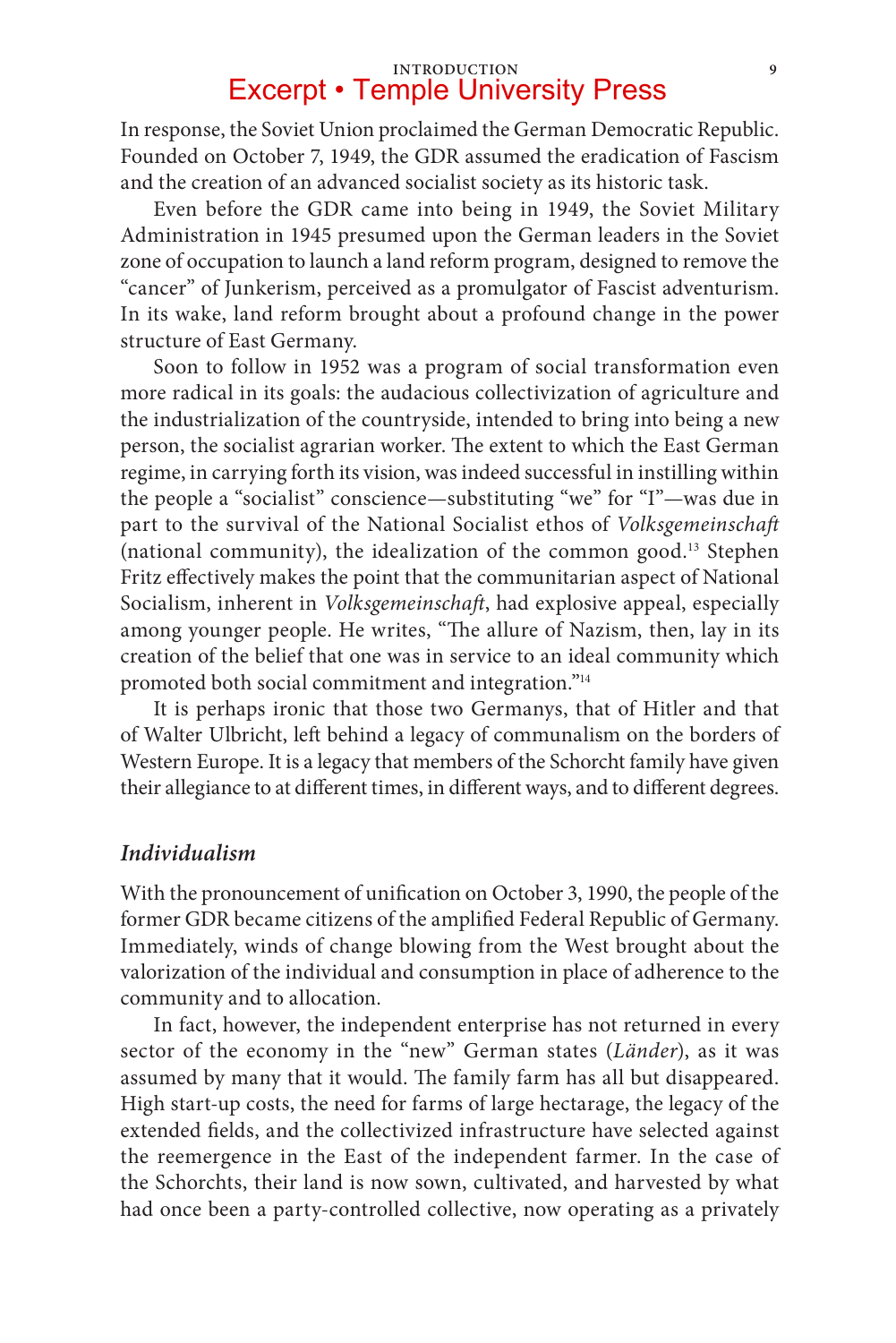controlled cooperative. After six generations of residence in Göttern, the Schorchts have ceased to be farmers.

Edgar and Wally Schorcht, now retired, enjoy their newly acquired freedom to travel. They can readily visit Edgar's sister, Irmgard, in the West without a visa or join others their age on a bus trip to the Italian lakes. They appreciate the comfort and convenience that goods not previously available bring to them. Nevertheless, they recall, almost daily, the absence of something they have missed since unification: being in the company of others in the pursuit of a common purpose.

Erhard, Heidrun, and Maria are all children of the GDR. Maria was twelve when unification occurred. Erhard, a freelance photographer, has worked in the free market since shortly after the Wall came down. He is, among other things, a regular contributor to the *Neue Thüringer Illustrierte*. Erhard is impressed with how effective the capital economy is in generating productivity when compared with the planned economy he grew up with. On the other hand, he is concerned with its social costs—the anxiety he has noted in those around him faced with the threat of layoffs. He is gratified that Heidrun's job pays well.

Heidrun was relieved and saddened by the collapse of the GDR—relieved that the cynicism and the obdurate authoritarianism of its government was over with, saddened that her strongly felt hope for a viable socialist society had been extinguished.

Born and raised on a small farm, Heidrun was gifted with abilities that were encouraged by the authorities. After being introduced to American literature in high school, she was accepted to the University of Jena, where she earned a diploma in language studies and a doctorate in American studies. Now Heidrun teaches German in the Lithuanian provincial capital of Panevėžys. She is proud of her ability as an independent woman to adapt herself to Lithuanian culture, just as she did in the United States in 1979 in the course of gathering material for her dissertation. Heidrun is confident that she can meet the new challenges flowing from the West, a confidence nurtured by her upbringing in the East.

#### *Method*

In conclusion, allow me to point out how I, in the company of my assistants, proceeded to gather data. Unlike in Italy, where an informal atmosphere reigned, a certain formality was the order of the day in Germany as concerned fieldwork. Appointments for a morning or an afternoon interview were made by telephone. Arriving promptly in Göttern from Weimar in my 1971 Russian Lada, we were met at the door by Frau Schorcht. I presented her with flowers, from which I first removed the paper wrapping, as custom requires.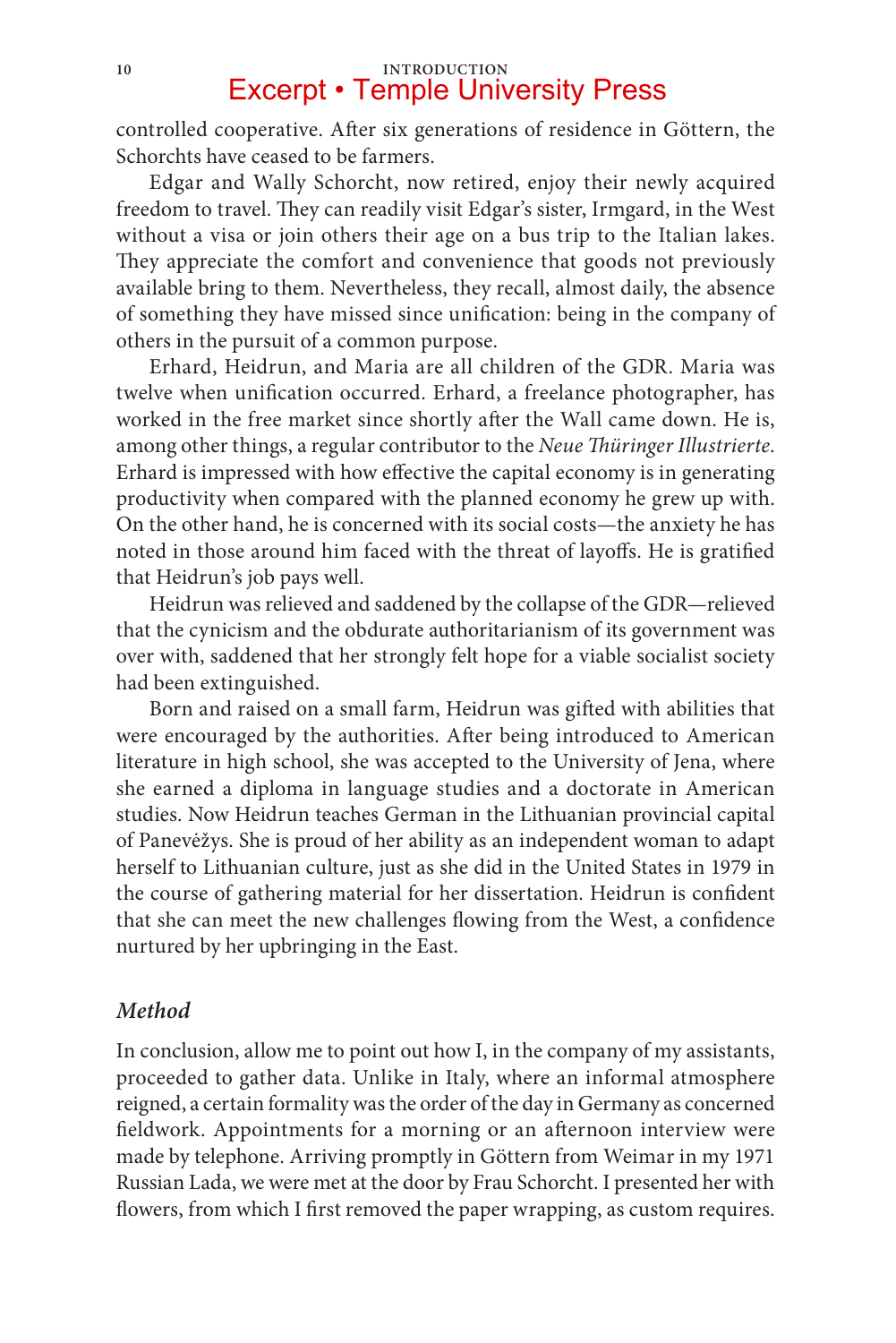### **Introduction 11** Excerpt • Temple University Press

We were then joined in the small sitting room by Herr Schorcht. After a half hour devoted to sharing Wally's coffee and cake, the tape recorder was started, beginning the ninety-minute interview.

Edgar and Wally chose to be interviewed only together. Edgar was a magnificent respondent, a generous narrator, while Wally listened with seeming interest to much of what she must have heard on numerous prior occasions. From time to time, she interjected her own comments or called her husband to task on a question of fact. Edgar may have been selective about what he was ready to comment on. Questions about agriculture and the homestead were answered in detail; those concerning the Nazi period were responded to less generously than were queries regarding the communist era that followed. Edgar was only eleven when the Nazis came to power but was in full maturity during the Communist period. The Hitler years provoked painful memories of comrades lost in the war. Such moments would cause Edgar to break off from what he was saying, pause, and then after recovering his voice—change the subject.

Erhard and Heidrun preferred to be interviewed separately. Like her father-in-law, Heidrun is a political activist and enjoyed the give-and-take of the interview. Erhard, more reserved, often strove to shape his response.

Their daughter, Maria, was given to talking about what was uppermost in her mind—namely, the mores of student life—but was not afraid to pass judgment on what displeased her. What Maria, her parents, and her grandparents all had in common was a willingness to share information about themselves. As time went on, they increasingly reflected on their past.

In all, forty interviews were held between August 1992 and October 1995, most of them open-ended. Toward the end of our work together, I prepared questions in advance to get information about particular subjects. On my return to Weimar, the tapes were transcribed.

Besides these formal sessions, we were invited to take lunch with Wally and Edgar on several occasions in their ample kitchen as well as to attend family celebrations or to join in guided tours by Edgar of the village and the Schorcht fields scattered around the outskirts of Göttern.

Apart from interviews, Edgar and Wally were generous in allowing us to make use of family documents. Especially important was *Der Bauer und sein Hof* (*The Peasant and His Holding*), containing detailed information on the operation of the Schorcht farm, compiled by Edgar in 1940 as a course assignment in agricultural school. Also useful were the legal documents pertaining to the transmission of the farm from one generation to another. In addition to these, the Schorchts gave me permission to make copies of numerous family photographs, with those of Edwin and Elly Schorcht, the principal protagonists in the first part of the book, holding special importance.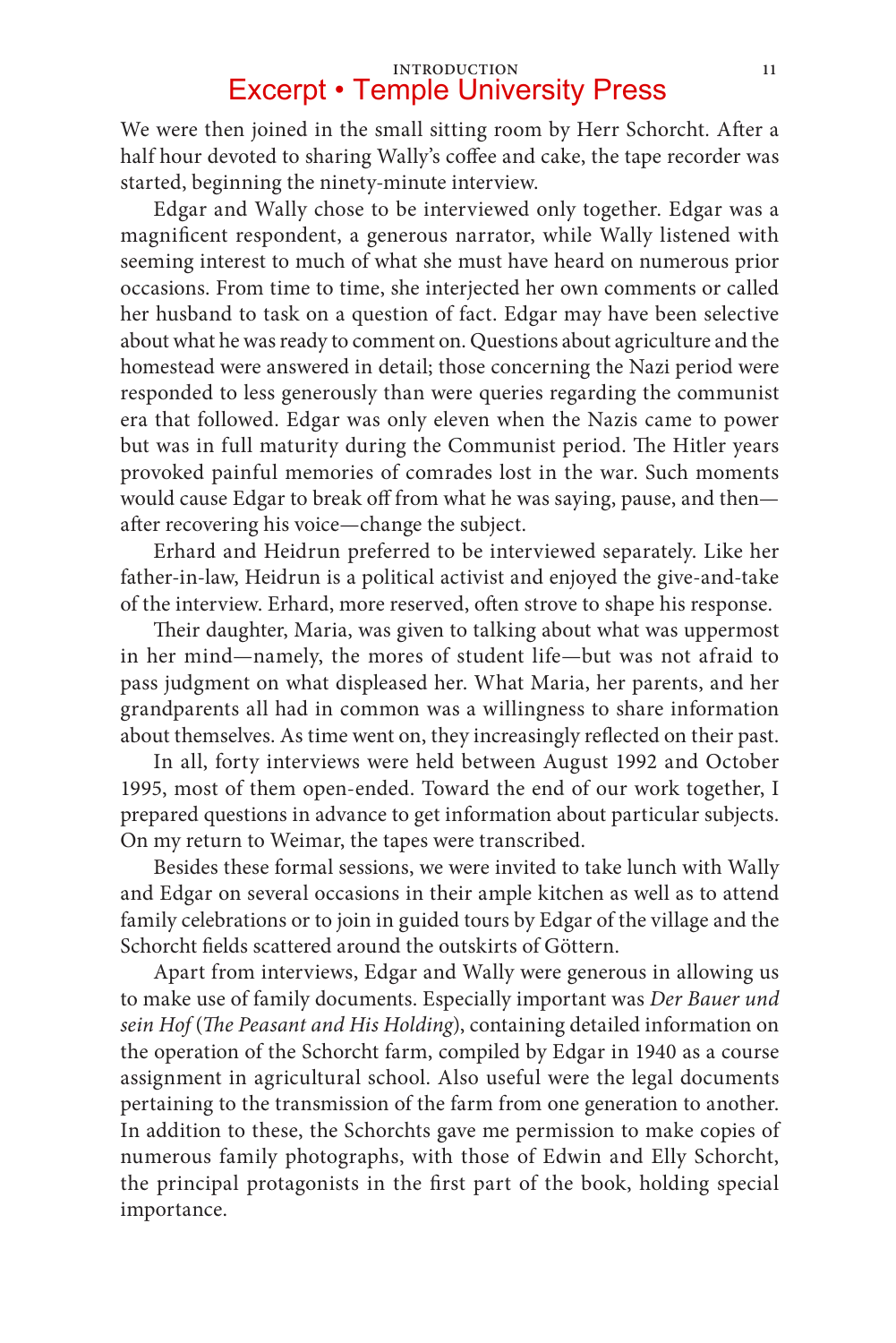## 12 **INTRODUCTION**<br> **Excerpt • Temple University Press**

#### *Archives*

It was my good fortune that pertinent archival material was available. I made use of the Göttern chronicle—a survey of local events maintained year by year by the village chronicler—as well church records stored in the mother church in nearby Magdala, particularly useful when I was seeking out genealogical connections among the early Schorcht settlers in Göttern toward the end of the eighteenth century.

In Weimar, we consulted files in four archives: the *Stadtarchiv*, housed in the city hall in the *Marktplatz*; the *Thüringisches Hauptstaatsarchiv Weimar*, maintained in the former grand duke's stable (and later Gestapo headquarters) on Marstallstrasse, particularly useful for information on the land reform program of 1945–1950; the *Kreisarchiv Landkreis Weimar Land*  on Schwanseestrasse, containing files on the relationship between the local administration of Göttern and district headquarters in Weimar; and the *Verwaltungsarchiv*, the administrative archive housed in the former Nazi Party headquarters in Thuringia. In addition, I made use of two archival sources lying beyond the confines of Göttern and Weimar: the branch of the *Bundesarchiv* in Berlin (formerly known as the Berlin Document Center under Allied Control) to amplify information given to me by the family in regard to membership in the Nazi Party, and the U.S. National Archives for data concerning the movement of American military forces in and around Göttern between April and June 1945.

#### *Presentation*

The book is divided into four parts, each reflective of generational rather than historical time.

Part I introduces the first generation of the narrative: Edwin Schorcht (who inherited the family farm in 1922 from his father, Hugo) and his wife, Elly (with whom he entered into marriage in 1920 in the early years of the Weimar Republic). The narrative deals with the historical derivation of the land, its cultivation, the material culture of the farmstead, and the location of the village of Göttern in space and time.

Part II centers on Edwin and Elly's children, Edgar and Irmgard; their coming of age in Hitler's Germany; their engagement with the war years and the later occupation of Göttern by the Americans and the Russians; their reaction to land reform and the industrialization of the countryside; and their coming to terms with the new Germany created by the USSR, leading to Irmgard's defection to the West and Edgar's emergence as the mayor of Göttern during the last half of the GDR.